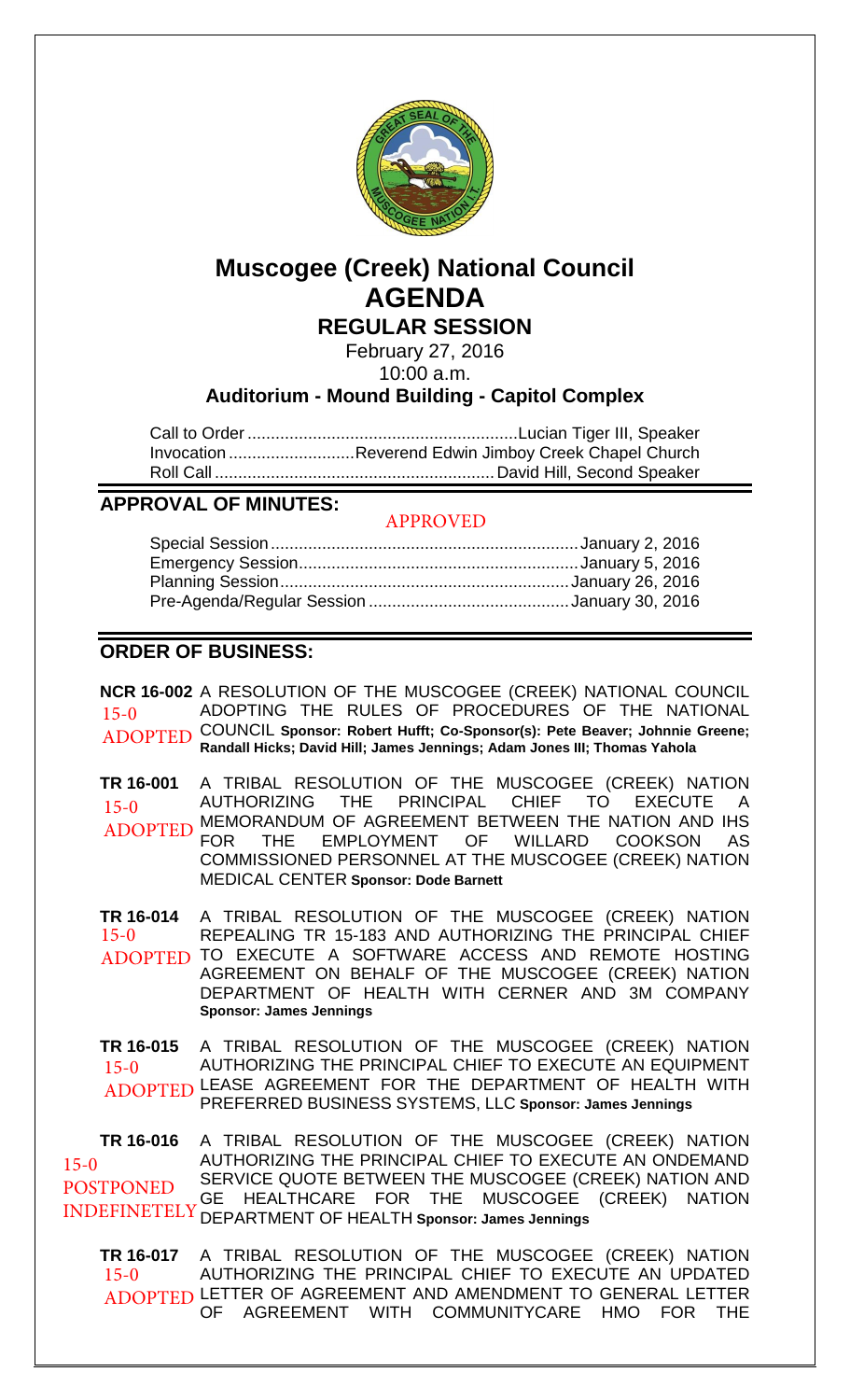Regular Session February 27, 2016 Page 2

> MUSCOGEE (CREEK) NATION DEPARTMENT OF HEALTH TO FURNISH HEALTH CARE SERVICES TO COMMUNITYCARE HMO MEMBERS IN THE COMMERCIAL AND COMMUNITYCARE PLUS PLANS **Sponsor: James Jennings**

**TR 16-018** A TRIBAL RESOLUTION OF THE MUSCOGEE (CREEK) NATION AUTHORIZING THE PRINCIPAL CHIEF TO EXECUTE A REQUEST ADOPTED FOR USE OF SCHOOL PROPERTY WITH BEGGS PUBLIC SCHOOL **Sponsor: James Jennings** 15-0

**TR 16-019** A TRIBAL RESOLUTION OF THE MUSCOGEE (CREEK) NATION OPPOSING THE FEDERAL RECOGNITION OF THE ENTITY KNOWN ADOPTED AS THE MUSCOGEE NATION OF FLORIDA PURSUANT TO APPLICATION BEFORE THE BUREAU OF INDIAN AFFAIRS BRANCH OF ACKNOWLEDGEMENT AND RESEARCH **Sponsor: Thomas Yahola; Co-Sponsor(s): David Hill; Rufus Scott** 15-0

**TR 16-022** A TRIBAL RESOLUTION OF THE MUSCOGEE (CREEK) NATION AUTHORIZING THE PRINCIPAL CHIEF TO EXECUTE A RIGHT OF ADOPTED WAY AND EASEMENT GRANT ACROSS TRIBAL LAND FOR THE CONSTRUCTION, USE AND MAINTENANCE OF PIPELINE FOR DIAMOND PIPELINE LLC IN OKMULGEE COUNTY, OKLAHOMA **Sponsor: Del Beaver** 15-0

**TR 16-023** A TRIBAL RESOLUTION OF THE MUSCOGEE (CREEK) NATION CONFIRMING THE NOMINATION OF ROBERT HAWKINS JR. TO POSTPONED SERVE AS THE CHIEF OF THE LIGHTHORSE ADMINISTRATION **Sponsor: Mark Randolph; Co-Sponsor(s): Dode Barnett; Rufus Scott; Thomas Yahola** 15-0 1 MONTH

**TR 16-024** A TRIBAL RESOLUTION OF THE MUSCOGEE (CREEK) NATION AUTHORIZING THE GAMING OPERATIONS AUTHORITY BOARD ADOPTED ("GOAB") TO EXECUTE THE ATTACHED AGREEMENTS FOR CONSTRUCTION ON THE CREEK NATION CASINO MUSCOGEE SERVER ROOM **Sponsor: Robert Hufft; Co-Sponsor(s): Randall Hicks; David Hill** 15-0

**TR 16-025** A TRIBAL RESOLUTION OF THE MUSCOGEE (CREEK) NATION AUTHORIZING THE GAMING OPERATIONS AUTHORITY BOARD TO ADOPTED EXECUTE A HOSPITALITY NETWORK SERVICES AGREEMENT WITH HOSPITALITY NETWORK, LLC **Sponsor: David Hill** 15-0

**NCA 16-012** A LAW OF THE MUSCOGEE (CREEK) NATION CREATING A NEW TITLE 18, §2-107, ENTITLED "EMERGENCY VOCATIONAL AND 15-0 ITTLE 18, SZ-107, ENTITLED EMERGENCY VOCATIONAL AND<br>ADOPTED TECHNICAL SCHOLARSHIP FUND" TO ASSIST MUSCOGEE (CREEK) CITIZENS ATTEMPTING TO COMPLETE THEIR EDUCATION **Sponsor: Dode Barnett** ADOPTED

**NCA 16-013** A LAW OF THE MUSCOGEE (CREEK) NATION AUTHORIZING AN APPRORIATION OF FUNDS TO THE MUSCOGEE (CREEK) NATION EMPLOYMENT AND TRAINING ADMINISTRATION – EMERGENCY ADOPTED VOCATIONAL AND TECHNICAL SCHOLARSHIP FUND **Sponsor: Dode Barnett (\$70,000.00)** 15-0

**NCA 16-014** A LAW OF THE MUSCOGEE (CREEK) NATION AUTHORIZING A SPECIAL APPROPRIATION FOR UNPAID FUNERAL EXPENSES OF A MUSCOGEE (CREEK) DESCENDANT OF EMMA MITCHELL, THEN BEAR, DECEASED, FULL BLOOD CREEK INDIAN, ROLL NO. 7988 **Sponsor: Thomas Yahola; Co-Sponsor(s): James Jennings (\$4,419.00)** 5-10 FAILED

**NCA 16-015** A LAW OF THE MUSCOGEE (CREEK) NATION AUTHORIZING A SPECIAL APPROPRIATION TO A MUSCOGEE (CREEK) CITIZEN **Sponsor: James Jennings (\$250.00)** 14-1 ADOPTED